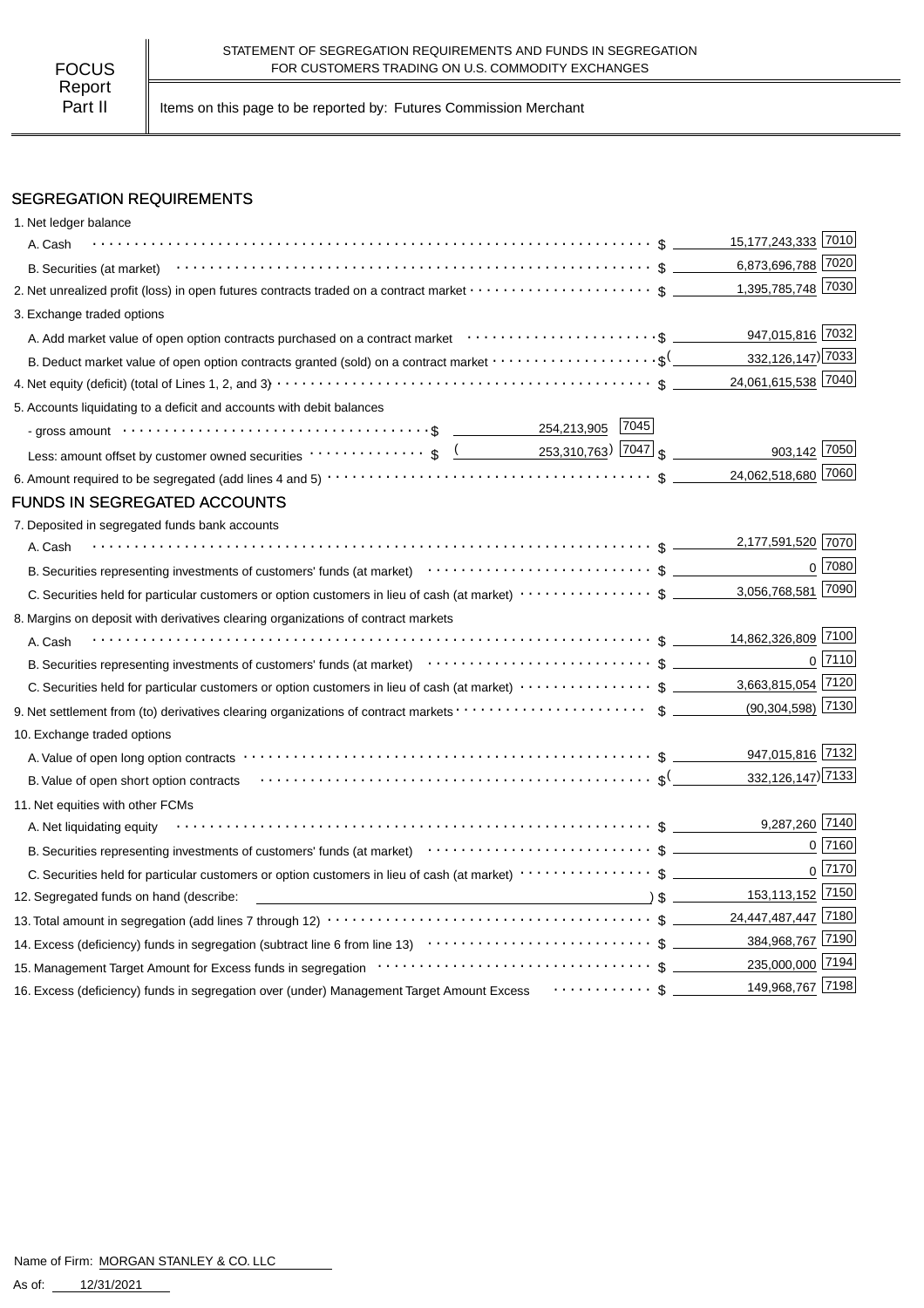#### STATEMENT OF CLEARED SWAPS CUSTOMER SEGREGATION REQUIREMENTS AND FUNDS IN CLEARED SWAPS CUSTOMER ACCOUNTS UNDER SECTION 4D(F) OF THE COMMODITY EXCHANGE ACT

Items on this page to be reported by: Futures Commission Merchant

## CLEARED SWAPS CUSTOMER REQUIREMENTS

| 1. Net ledger balance                                                                                                                                                                         |                                   |
|-----------------------------------------------------------------------------------------------------------------------------------------------------------------------------------------------|-----------------------------------|
| A. Cash                                                                                                                                                                                       | 14,454,497,720 8500               |
|                                                                                                                                                                                               | 10,111,432,633 8510               |
|                                                                                                                                                                                               |                                   |
| 3. Cleared swaps options                                                                                                                                                                      |                                   |
|                                                                                                                                                                                               | 0 8530                            |
| B. Market value of open cleared swaps option contracts granted (sold) $\cdots \cdots \cdots \cdots \cdots \cdots \cdots$ \$ <sup>(</sup>                                                      | $0$ <sup>8540</sup>               |
| 4. Net equity (deficit) (add lines 1, 2 and 3) $\cdots \cdots \cdots \cdots \cdots \cdots \cdots \cdots \cdots \cdots \cdots \cdots \cdots$ \$ $\underline{\hspace{1cm}}$ 26,140,863,787 8550 |                                   |
| 5. Accounts liquidating to a deficit and accounts with debit balances                                                                                                                         |                                   |
| 36,797,852 8560                                                                                                                                                                               |                                   |
|                                                                                                                                                                                               | 1,319,356 8580                    |
|                                                                                                                                                                                               |                                   |
| FUNDS IN CLEARED SWAPS CUSTOMER SEGREGATED ACCOUNTS                                                                                                                                           |                                   |
| 7. Deposited in cleared swaps customer segregated accounts at banks                                                                                                                           |                                   |
| A. Cash                                                                                                                                                                                       | 2,994,357,774 8600                |
|                                                                                                                                                                                               | $0 \; 8610$                       |
|                                                                                                                                                                                               |                                   |
| 8. Margins on deposit with derivatives clearing organizations in cleared swaps customer segregated accounts                                                                                   |                                   |
| A. Cash                                                                                                                                                                                       |                                   |
|                                                                                                                                                                                               | 0 8640                            |
|                                                                                                                                                                                               |                                   |
|                                                                                                                                                                                               |                                   |
| 10. Cleared swaps options                                                                                                                                                                     |                                   |
|                                                                                                                                                                                               | $0^{8670}$                        |
| B. Value of open cleared swaps short option contracts $\cdots \cdots \cdots \cdots \cdots \cdots \cdots \cdots \cdots \cdots \cdots$                                                          | $0$ <sup>8680</sup>               |
| 11. Net equities with other FCMs                                                                                                                                                              |                                   |
| A. Net liquidating equity                                                                                                                                                                     | 0   8690                          |
|                                                                                                                                                                                               | $0^{8700}$                        |
| C. Securities held for particular cleared swaps customers in lieu of cash (at market) · · · · · · · · · · · · · · · · · · \$                                                                  | $0^{8710}$                        |
| 12. Cleared swaps customer funds on hand (describe: _____________________________                                                                                                             | 0 8715<br>$\frac{1}{2}$           |
| 13. Total amount in cleared swaps customer segregation (add Lines 7 through 12) $\cdots\cdots\cdots\cdots\cdots\cdots\cdots\$ \$ _______ 26,351,402,670 8720                                  |                                   |
| 14. Excess (deficiency) funds in cleared swaps customer segregation (subtract Line 6 from Line 13) \$                                                                                         | 209,219,527 8730                  |
| 15. Management target amount for excess funds in cleared swaps segregated accounts $\cdots\cdots\cdots\cdots\cdots\quad$ \$ ___________92,000,000 8760                                        |                                   |
| 16. Excess (deficiency) funds in cleared swaps customer segregated accounts over (under) management target<br>excess                                                                          | 117,219,527 8770<br>$\frac{1}{2}$ |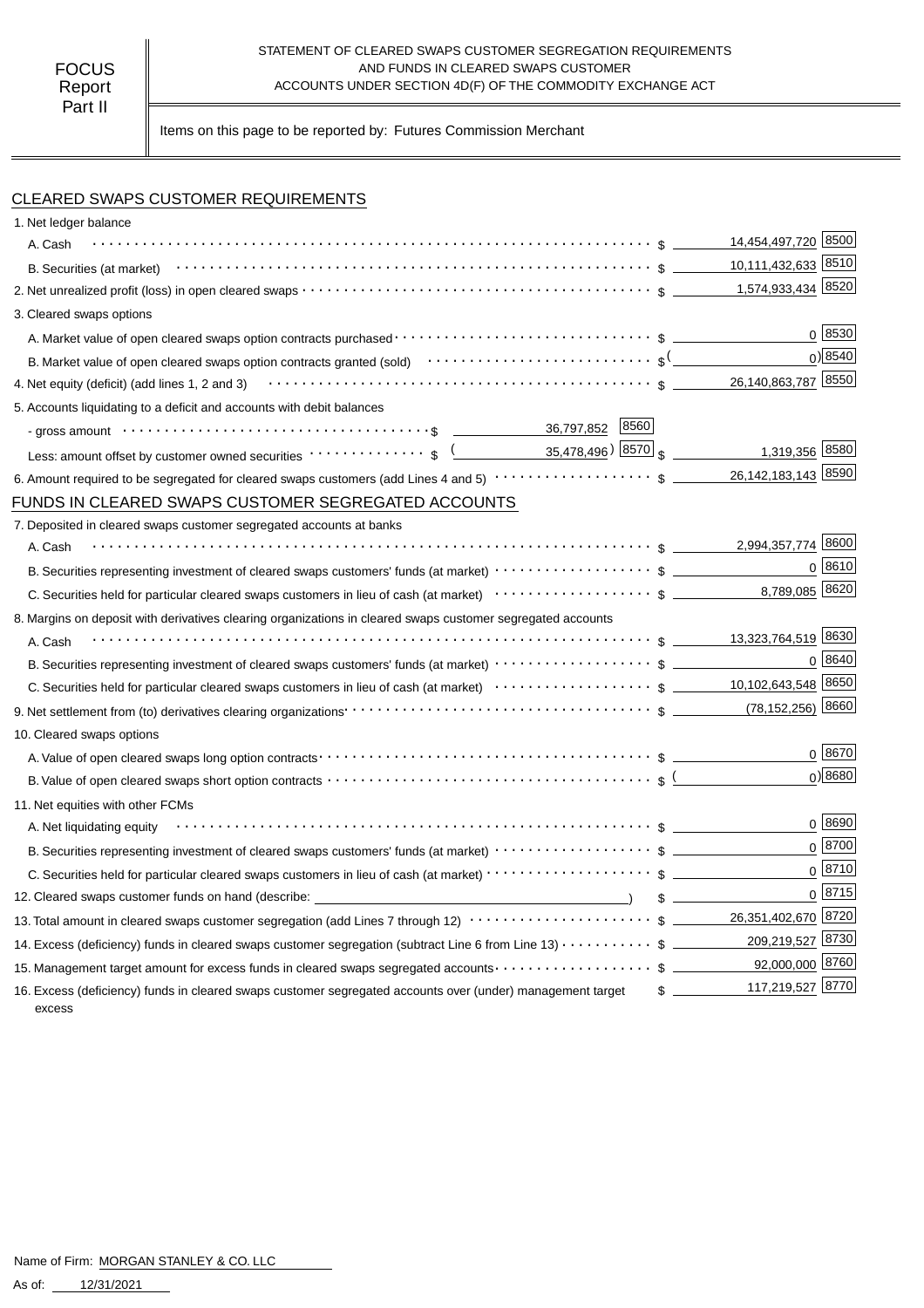Part II | Items on this page to be reported by a: Futures Commission Merchant

|                                                                                                                | $0$  7200 |
|----------------------------------------------------------------------------------------------------------------|-----------|
| 2. Funds/property in segregated accounts                                                                       |           |
| $0$  7210                                                                                                      |           |
| $0$  7220 <br>B. Securities (at market value) $\cdots \cdots \cdots \cdots \cdots \cdots \cdots \cdots \cdots$ |           |
|                                                                                                                | 7230      |
|                                                                                                                | 0 7240    |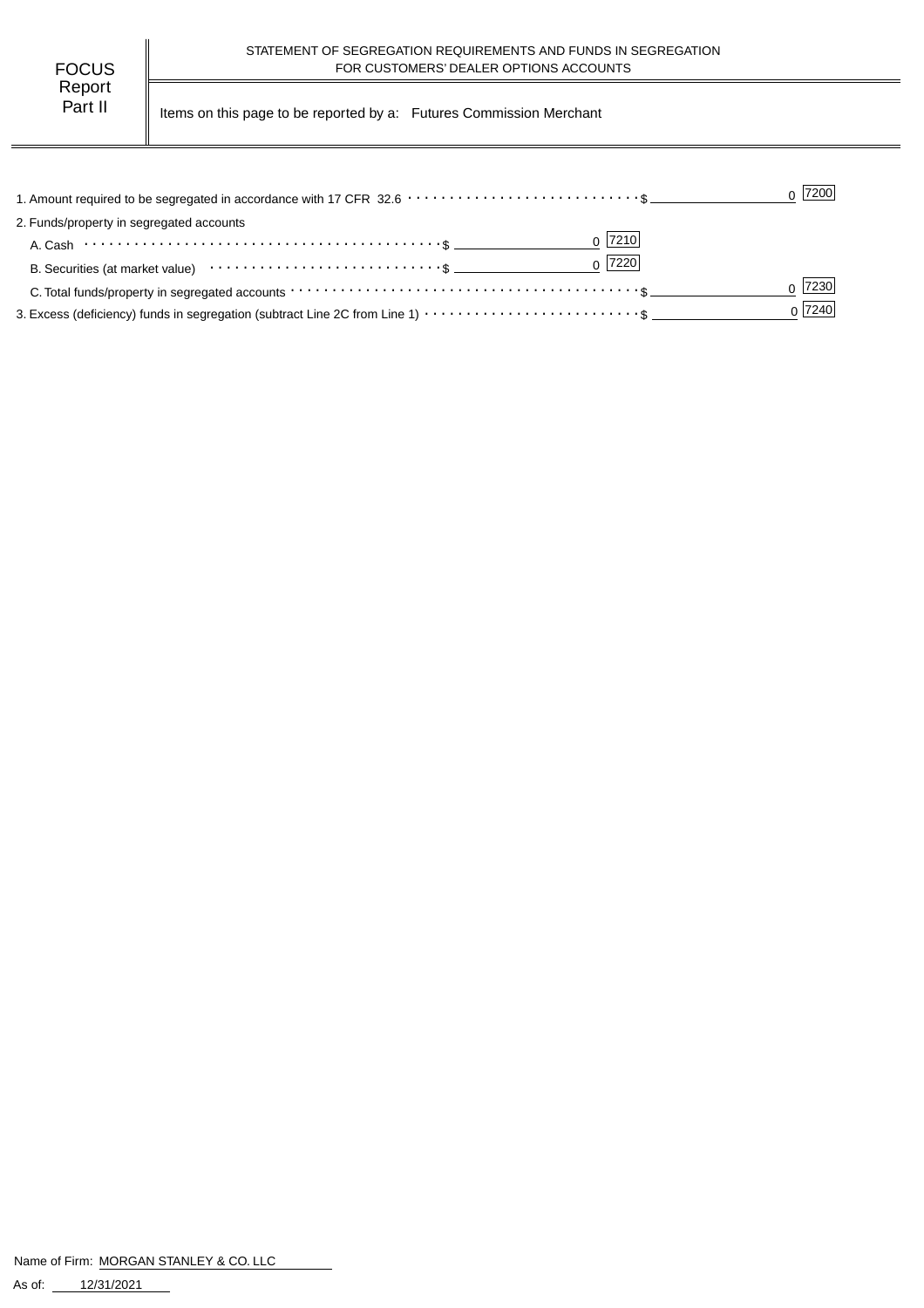### STATEMENT OF SECURED AMOUNTS AND FUNDS HELD IN SEPARATE ACCOUNTS FOR FOREIGN FUTURES AND FOREIGN OPTIONS CUSTOMERS PURSUANT TO CFTC REGULATION 30.7

Part II | Items on this page to be reported by a: Futures Commission Merchant

#### FOREIGN FUTURES AND FOREIGN OPTIONS SECURED AMOUNTS

| Amount required to be set aside pursuant to law, rule or regulation of a foreign government                      |                    |      |
|------------------------------------------------------------------------------------------------------------------|--------------------|------|
|                                                                                                                  |                    | 7305 |
| 1. Net ledger balance - Foreign futures and foreign option trading - All Customers                               |                    |      |
| A. Cash                                                                                                          | 5,432,964,874 7315 |      |
| B. Securities (at market)                                                                                        | 1,803,047,941 7317 |      |
| 2. Net unrealized profit (loss) in open futures contracts traded on a foreign board of trade \$                  | 761,117,681 7325   |      |
| 3. Exchange traded options                                                                                       |                    |      |
| A. Market value of open option contracts purchased on a foreign board of trade\$                                 | 20,867,294 7335    |      |
| B. Market value of open contracts granted (sold) on a foreign board of trade \$                                  | (15,045,641)       | 7337 |
|                                                                                                                  | 8,002,952,149 7345 |      |
| 5. Accounts liquidating to a deficit and accounts with                                                           |                    |      |
| 16,321,062 7351                                                                                                  |                    |      |
| $14,278,442$ ) 7352 \$<br>Less: amount offset by customer owned securities \$ (\$                                | 2,042,620 7354     |      |
| 6. Amount required to be set aside as the secured amount - Net Liquidating Equity Method (add lines 4 and 5)  \$ | 8,004,994,769      | 7355 |
| 7. Greater of amount required to be set aside pursuant to foreign jurisdiction (above) or line 6. \$             | 8,004,994,769 7360 |      |